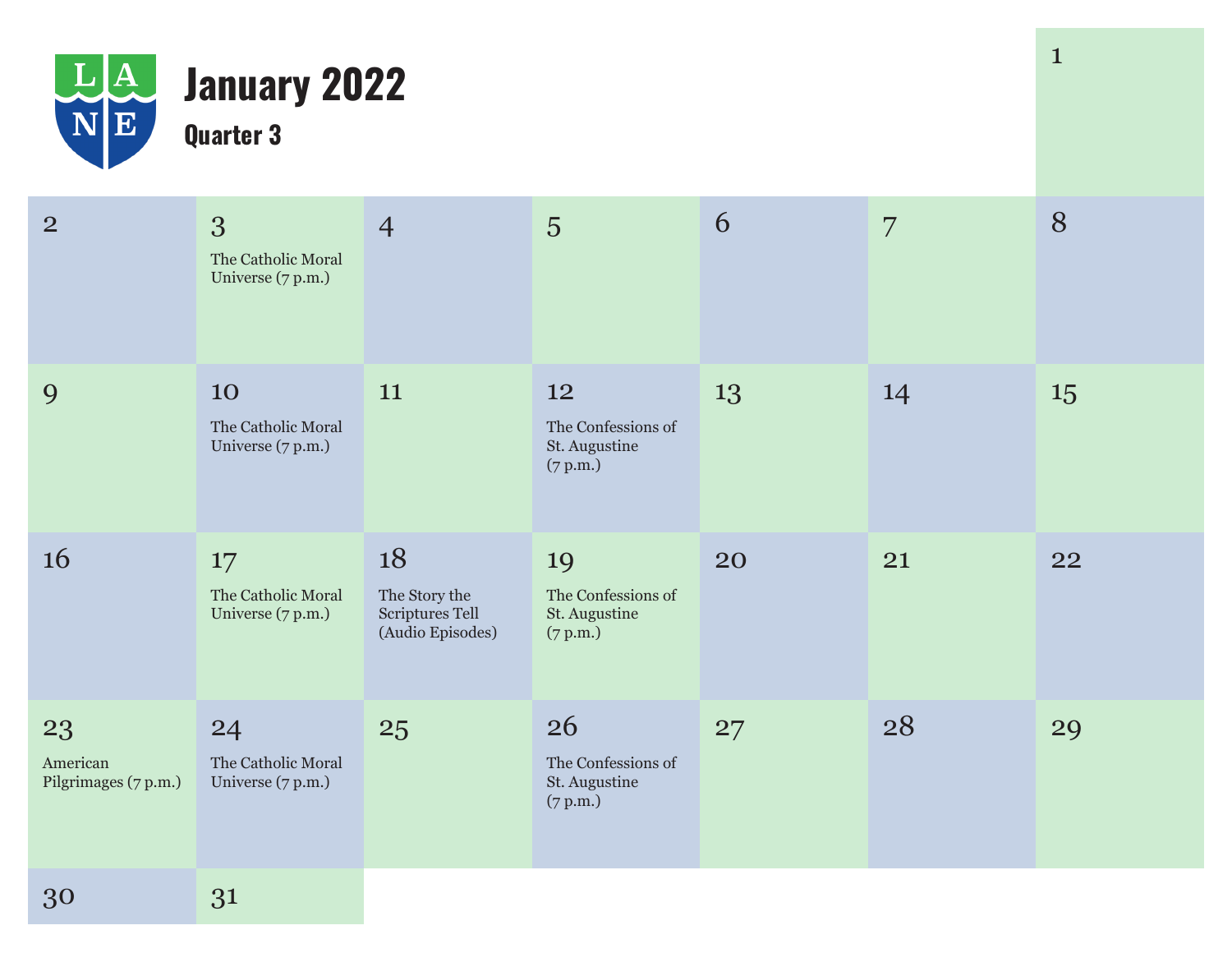|                                        |                | $\mathbf{1}$                           | $\overline{2}$<br>The Confessions of<br>St. Augustine<br>(7 p.m.) | 3  | $\overline{4}$ | $\overline{5}$ |
|----------------------------------------|----------------|----------------------------------------|-------------------------------------------------------------------|----|----------------|----------------|
| 6                                      | $\overline{7}$ | 8                                      | 9                                                                 | 10 | 11             | 12             |
| 12                                     | 14             | 15                                     | 16                                                                | 17 | 18             | 19             |
| 20<br>American<br>Pilgrimages (7 p.m.) | 21             | <b>22</b>                              | 23                                                                | 24 | 25             | 26             |
| 27                                     | 28             | $\mathbf{L} \mathbf{A} $<br>$N \mid E$ | <b>February 2022</b><br><b>Quarter 3 and Interim</b>              |    |                |                |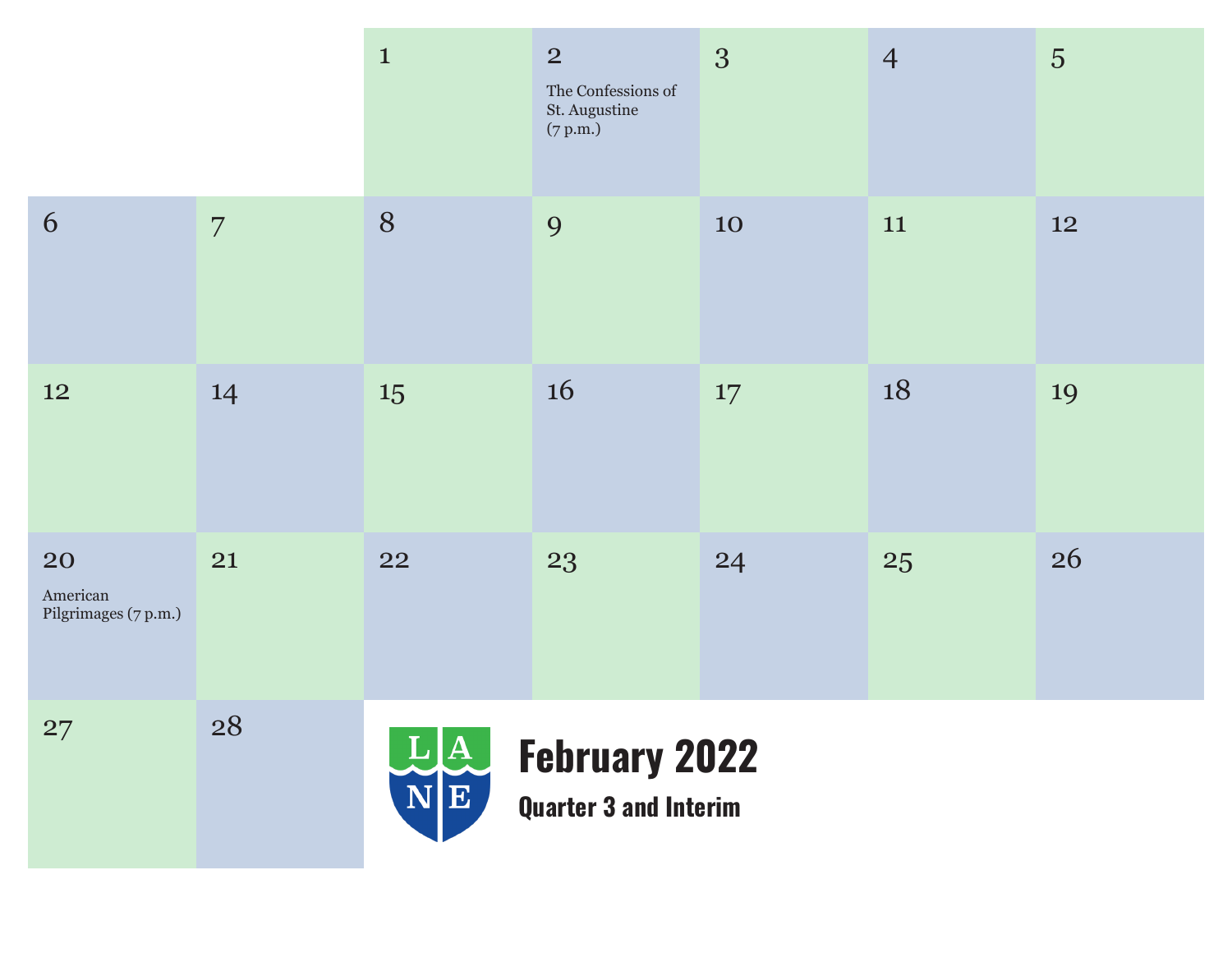|                                        |                                                           | $\mathbf{1}$                                               | $\overline{2}$                          | 3  | $\overline{4}$                       | 5                                                        |
|----------------------------------------|-----------------------------------------------------------|------------------------------------------------------------|-----------------------------------------|----|--------------------------------------|----------------------------------------------------------|
| 6                                      | $\overline{7}$<br>The Catholic Moral<br>Universe (7 p.m.) | 8                                                          | 9<br>Being Catholic<br>(7 p.m.)         | 10 | 11                                   | 12                                                       |
| 12                                     | 14<br>The Catholic Moral<br>Universe (7 p.m.)             | 15                                                         | <b>16</b><br>Being Catholic<br>(7 p.m.) | 17 | 18                                   | 19                                                       |
| 20<br>American<br>Pilgrimages (7 p.m.) | 21<br>The Catholic Moral<br>Universe (7 p.m.)             | 22<br>The Story the<br>Scriptures Tell<br>(Audio Episodes) | 23<br>Being Catholic<br>(7 p.m.)        | 24 | 25                                   | 26<br>Field Trip to<br>Detroit-Area Holy<br><b>Sites</b> |
| 27                                     | 28<br>The Catholic Moral<br>Universe (7 p.m.)             | 29                                                         | 30<br>Being Catholic<br>(7 p.m.)        | 31 | $ \mathbf{A} $<br>$\bf L$<br>$N$ $E$ | <b>March</b><br>2022<br><b>Quarter 4</b>                 |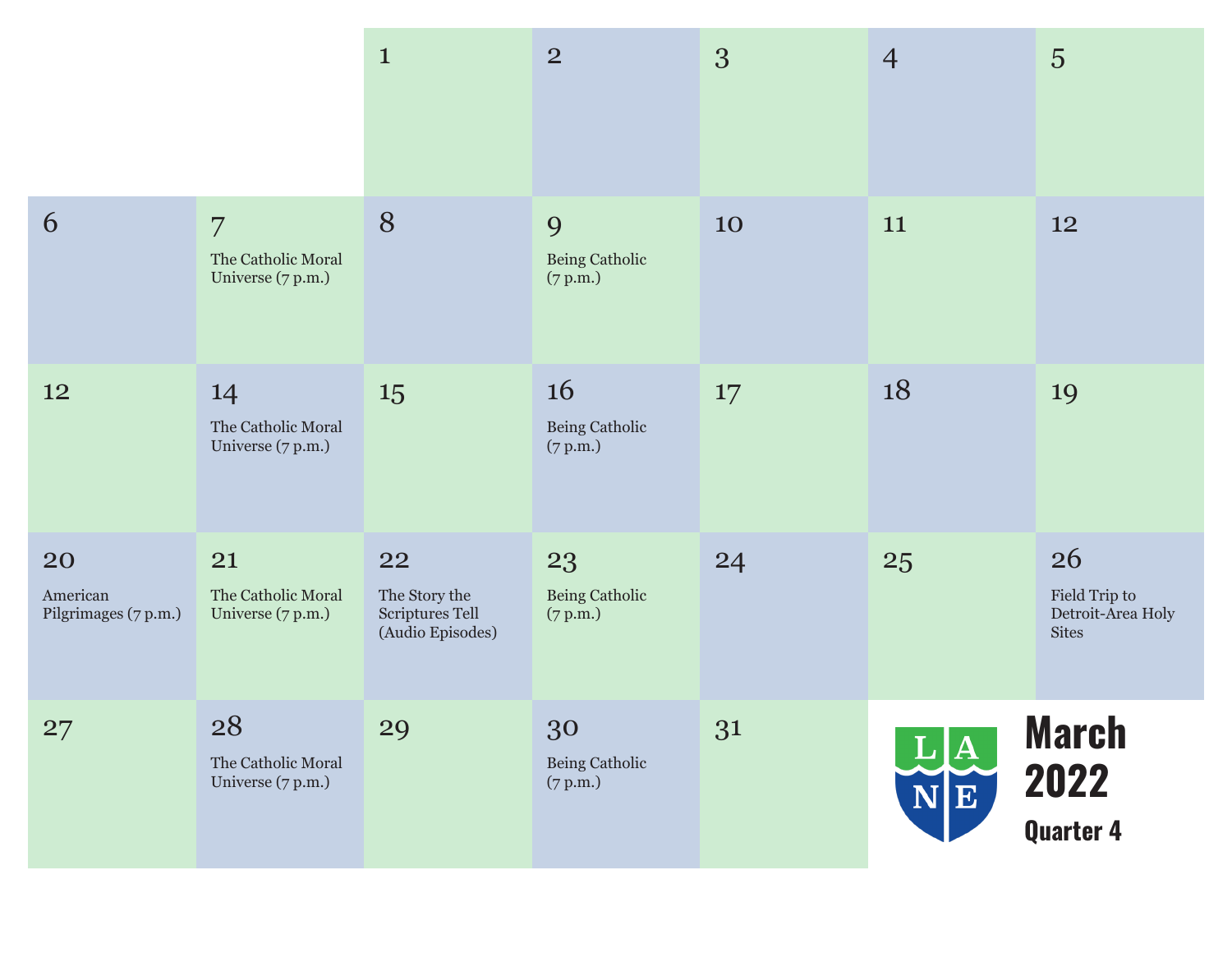| $L\underline{A}$<br>$N \mid E$                | <b>April 2022</b><br><b>Interim</b> |           |           |                | $\mathbf{1}$ | $\overline{2}$ |
|-----------------------------------------------|-------------------------------------|-----------|-----------|----------------|--------------|----------------|
| 3                                             | $\overline{4}$                      | 5         | 6         | $\overline{7}$ | 8            | 9              |
| <b>10</b><br>American<br>Pilgrimages (7 p.m.) | $11\,$                              | <b>12</b> | 13        | 14             | 15           | 16             |
| 17                                            | 18                                  | 19        | <b>20</b> | 21             | <b>22</b>    | 23             |
| 24                                            | 25                                  | 26        | 27        | 28             | 29           | 30             |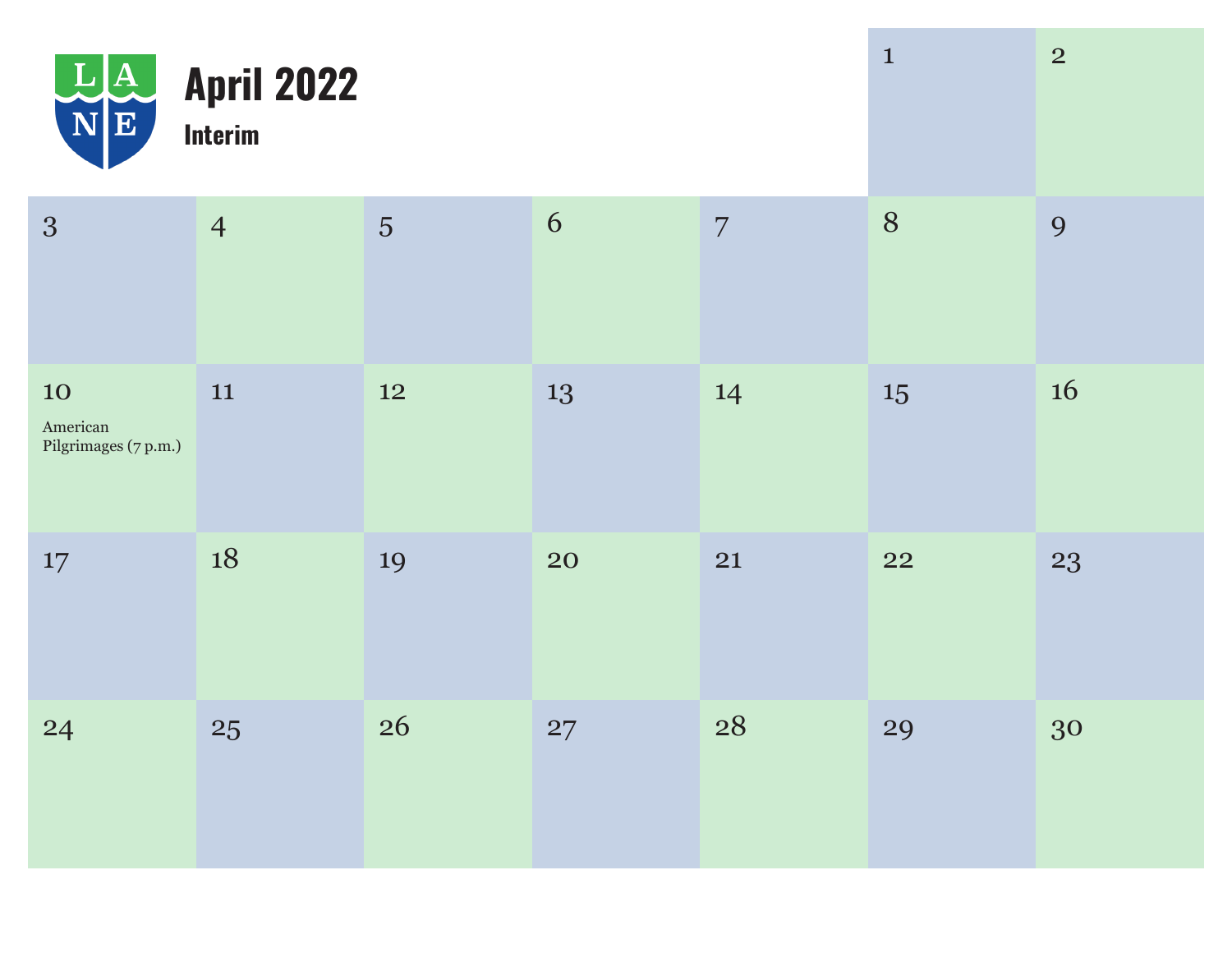| $\mathbf{1}$                           | 2  | 3                                   | $\overline{4}$ | 5                                    | 6  | $\overline{7}$ |
|----------------------------------------|----|-------------------------------------|----------------|--------------------------------------|----|----------------|
|                                        |    |                                     |                | <b>Italy Pilgrimage</b>              |    |                |
|                                        |    |                                     |                |                                      |    |                |
| 8                                      | 9  | 10                                  | 11             | 12                                   | 13 | 14             |
|                                        |    | <b>Italy Pilgrimage (continued)</b> |                |                                      |    |                |
|                                        |    |                                     |                |                                      |    |                |
| 15                                     | 16 | 17                                  | 18             | 19                                   | 20 | 21             |
| 22<br>American<br>Pilgrimages (7 p.m.) | 23 | 24                                  | 25             | 26                                   | 27 | 28             |
| 29                                     | 30 | 31                                  | LA<br>NE       | <b>May 2022</b><br><b>Pilgrimage</b> |    |                |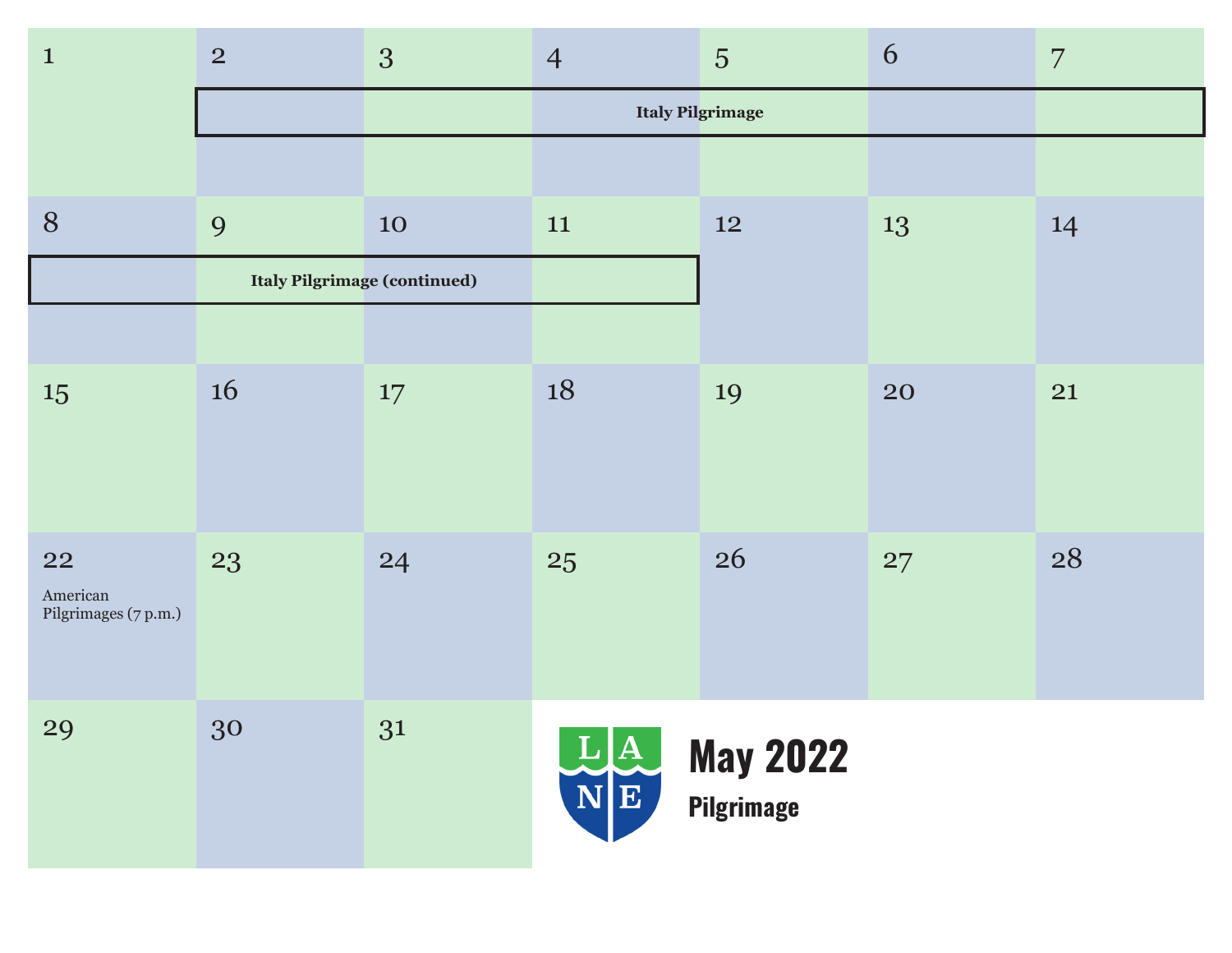| L[A]<br>$\overline{\textbf{N}}\vert \overline{\textbf{E}}$ | <b>June 2022</b><br><b>Interim</b> |                | $\mathbf{1}$ | $\overline{2}$ | 3         | $\overline{4}$ |
|------------------------------------------------------------|------------------------------------|----------------|--------------|----------------|-----------|----------------|
| $\overline{5}$                                             | 6                                  | $\overline{7}$ | 8            | 9              | <b>10</b> | 11             |
| 12                                                         | 13                                 | 14             | 15           | 16             | $17\,$    | 18             |
| 19<br>American<br>Pilgrimages (7 p.m.)                     | 20                                 | 21             | 22           | 23             | 24        | 25             |
| 26                                                         | 27                                 | 28             | 29           | 30             |           |                |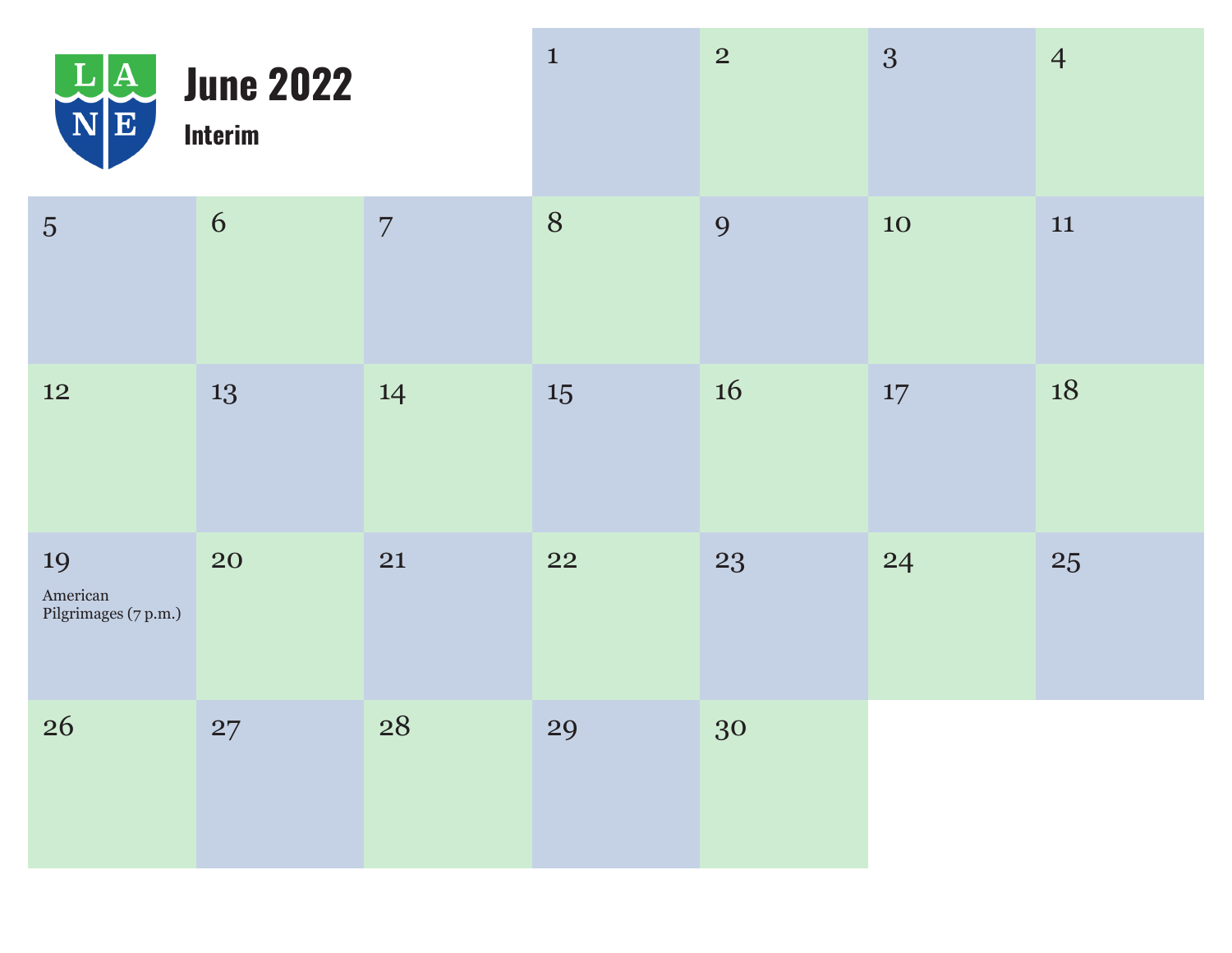|           | <b>LA July 2022</b><br><b>Summer Break</b> |                 |           |                | $\mathbf{1}$ | 2  |
|-----------|--------------------------------------------|-----------------|-----------|----------------|--------------|----|
| 3         | $\overline{4}$                             | $5\overline{)}$ | 6         | $\overline{7}$ | 8            | 9  |
| <b>10</b> | 11                                         | 12              | 13        | 14             | 15           | 16 |
| 17        | 18                                         | 19              | <b>20</b> | 21             | <b>22</b>    | 23 |
| 24        | 25                                         | 26              | 27        | 28             | 29           | 30 |
| 31        |                                            |                 |           |                |              |    |

**The Co**